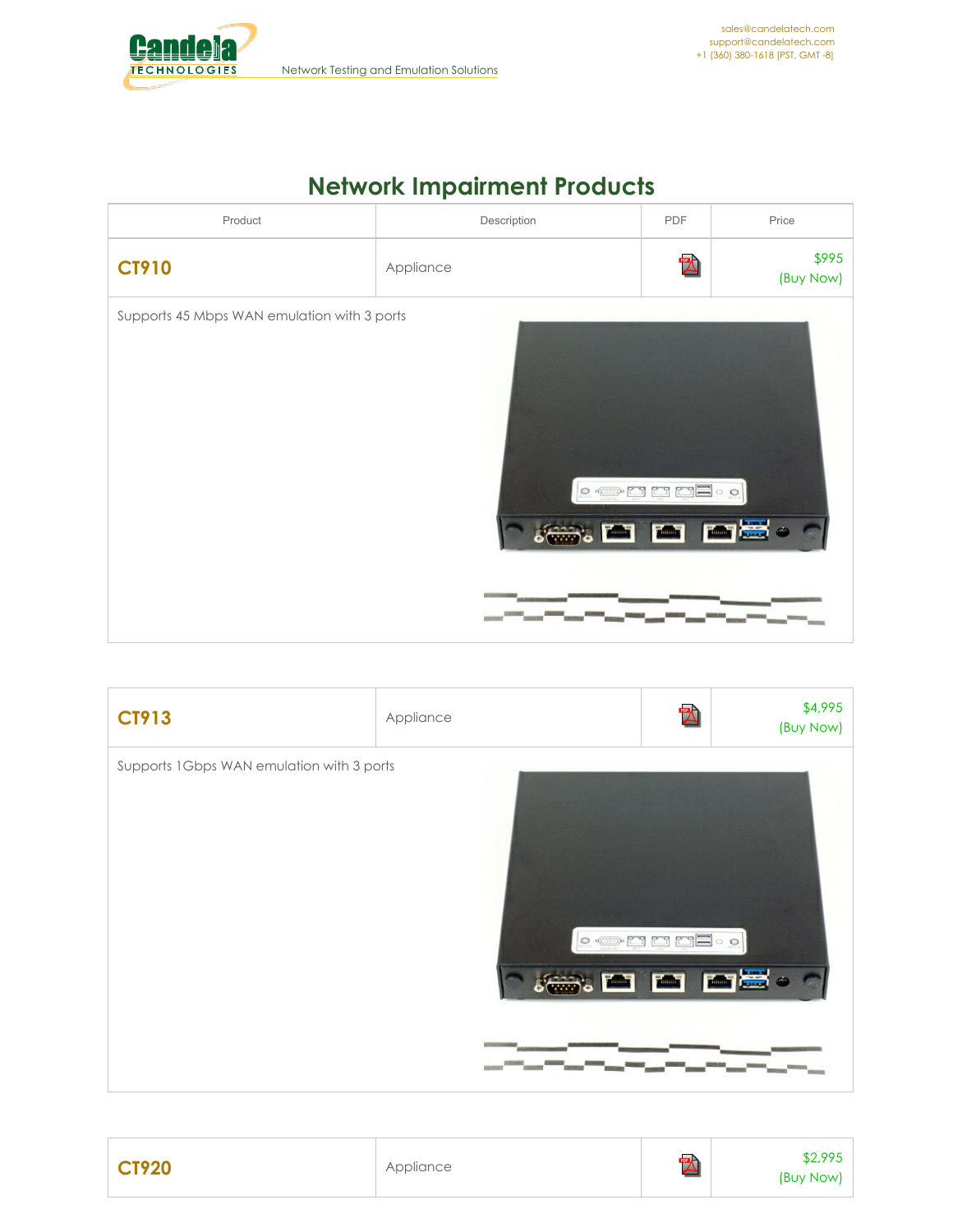



| <b>CT934</b> | Appliance | $\sqrt{ }$<br>$\blacktriangle$ | \$7,995 |
|--------------|-----------|--------------------------------|---------|
|--------------|-----------|--------------------------------|---------|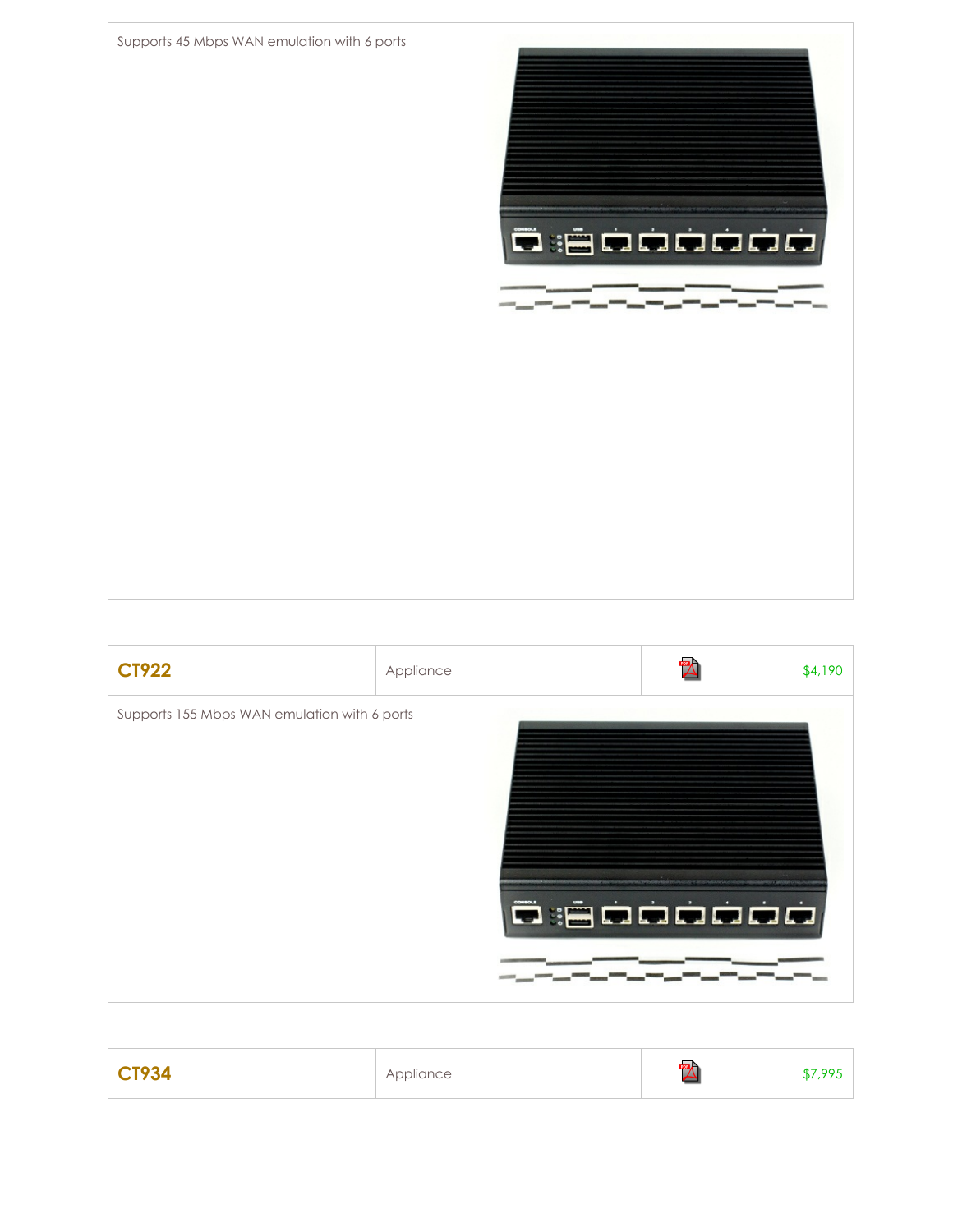![](_page_2_Picture_0.jpeg)

| <b>CT962</b>                                 | Midrange Rackmount                         |                             | \$5,120                 |
|----------------------------------------------|--------------------------------------------|-----------------------------|-------------------------|
| Supports 155 Mbps WAN emulation with 8 ports | -------<br>------<br>- Facilities<br>$  -$ | CONTRACTOR<br>$\rightarrow$ | ------<br><b>******</b> |

| CT963                                                              | Gigabit Rackmount                          | $\mathbb Z$                                        | \$7,995             |
|--------------------------------------------------------------------|--------------------------------------------|----------------------------------------------------|---------------------|
| Supports 1 Gbps WAN emulation with 8 ports copper or 4 ports fiber | ------<br><br>$  -$<br>0000000000000000000 | ------------<br><b>CALIFORNIA</b><br>$\rightarrow$ | ------<br>1.1.1.1.1 |

| <b>CT964</b> | Gigabit Rackmount                                                                    | $\mathbb{Z}$ | \$9,290 |
|--------------|--------------------------------------------------------------------------------------|--------------|---------|
|              | Supports 1 Gbps WAN emulation at 10+ second latency, 8 ports copper or 4 ports fiber |              |         |

| <b>CT966</b> | 10 Gigabit                                                                                                   | $\mathbb Z$               | \$12,995                               |
|--------------|--------------------------------------------------------------------------------------------------------------|---------------------------|----------------------------------------|
|              | Supports 9.8 Gbps WAN emulation. Dual port 10 Gigabit Fiber NIC installed (10 GigE available).<br>$\sqrt{2}$ | <b>JIGUE - AANWERKERS</b> | $144227$ $\overline{2}$ $\overline{6}$ |